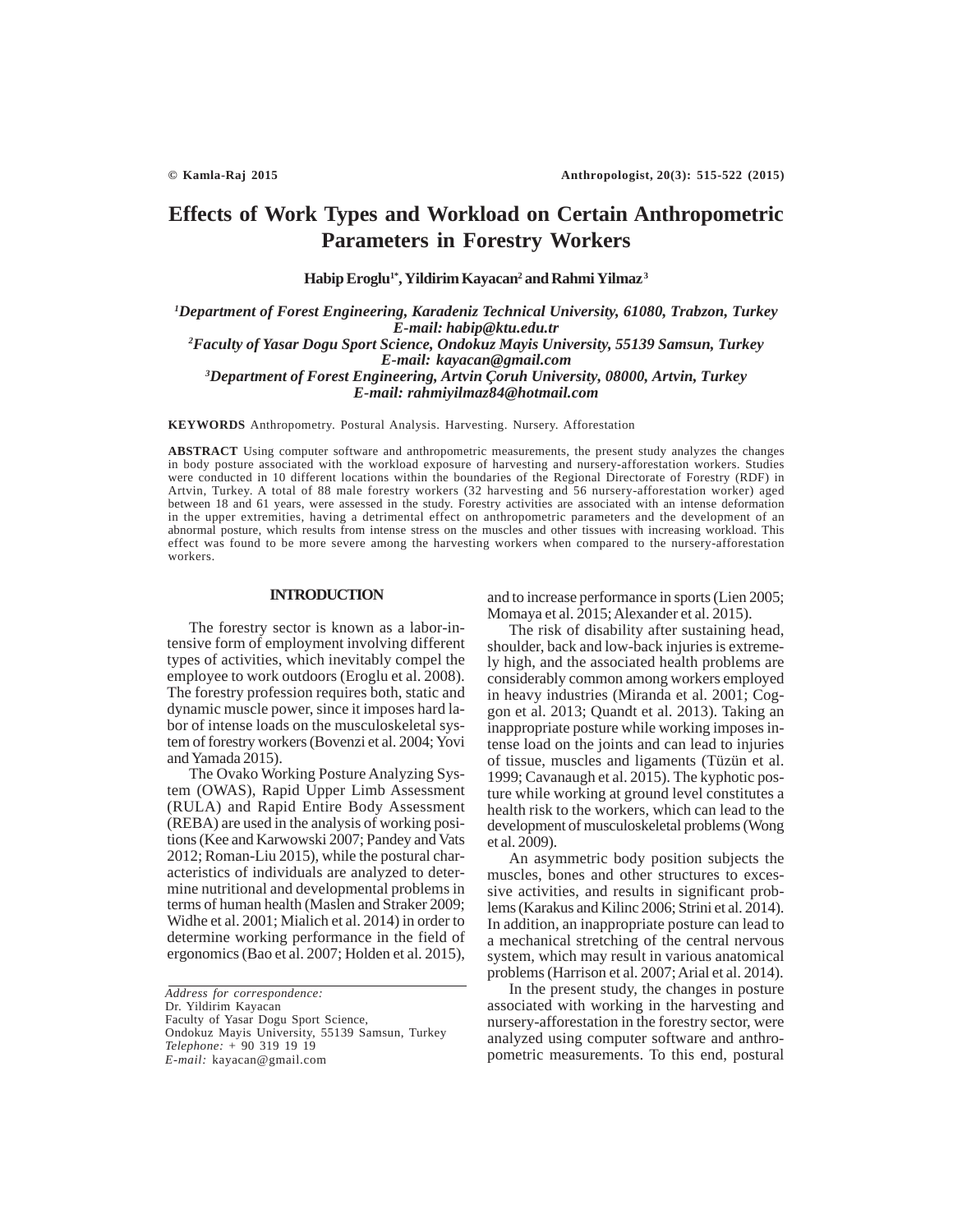changes according to BMI and working time of workers selected from different working fields were evaluated in this study.

## **MATERIAL AND METHODS**

Within the scope of this research, studies were conducted in 10 spots, all of which were located within the boundaries of RDF (Regional Directorate of Forestry), Artvin, Turkey (Fig. 1). The study was conducted on 88 male forestry workers, all of whom were males aged between 18 and 61. Among them, 32 were employed in the harvesting area, while 56 were employed in the nursery-afforestation area.

The harvesting workers performed such tasks as tree cutting, branch collecting, peeling, logging, cabling to the nearest roadside and wood extraction with cabled overhead lines. The nursery-afforestation workers performed such activities as preparing seedbeds, filling of tubes and placing them in harvesting parcels, disinfecting them from pests, shelling, harvesting, sapling packaging, and sowing. The afforestation workers performed their tasks in the afforestation activity as applied in the slope stabilization.

As a part of the study, the anthropometrical characteristics of the workers were first identified. After identifying the workers' age, sex, height and weight, coloured markers were placed on the reference points on the body, photos were taken from an anterior and lateral perspective on a platform on flat ground and transferred to the Posture Analysis (tm 2003) software. During the measurements, real time control of the measurements taken with anthropometrical set was ensured. While taking the BMI values of the participant into consideration, anterior and sagittal balance, general standing posture and the angular relationship between the extremities were identified while some upper extremities were analyzed. A healthy standard posture was taken as a reference point in the posture analysis. Angular values were expressed as an "angle" (p ) while distance and length were expressed as "cm".

Reference points used in the posture analysis are, glabella, chin, acromion process, episternal notch, anterior superior iliac spine (ASIS),



**Fig 1. The location of the study sites**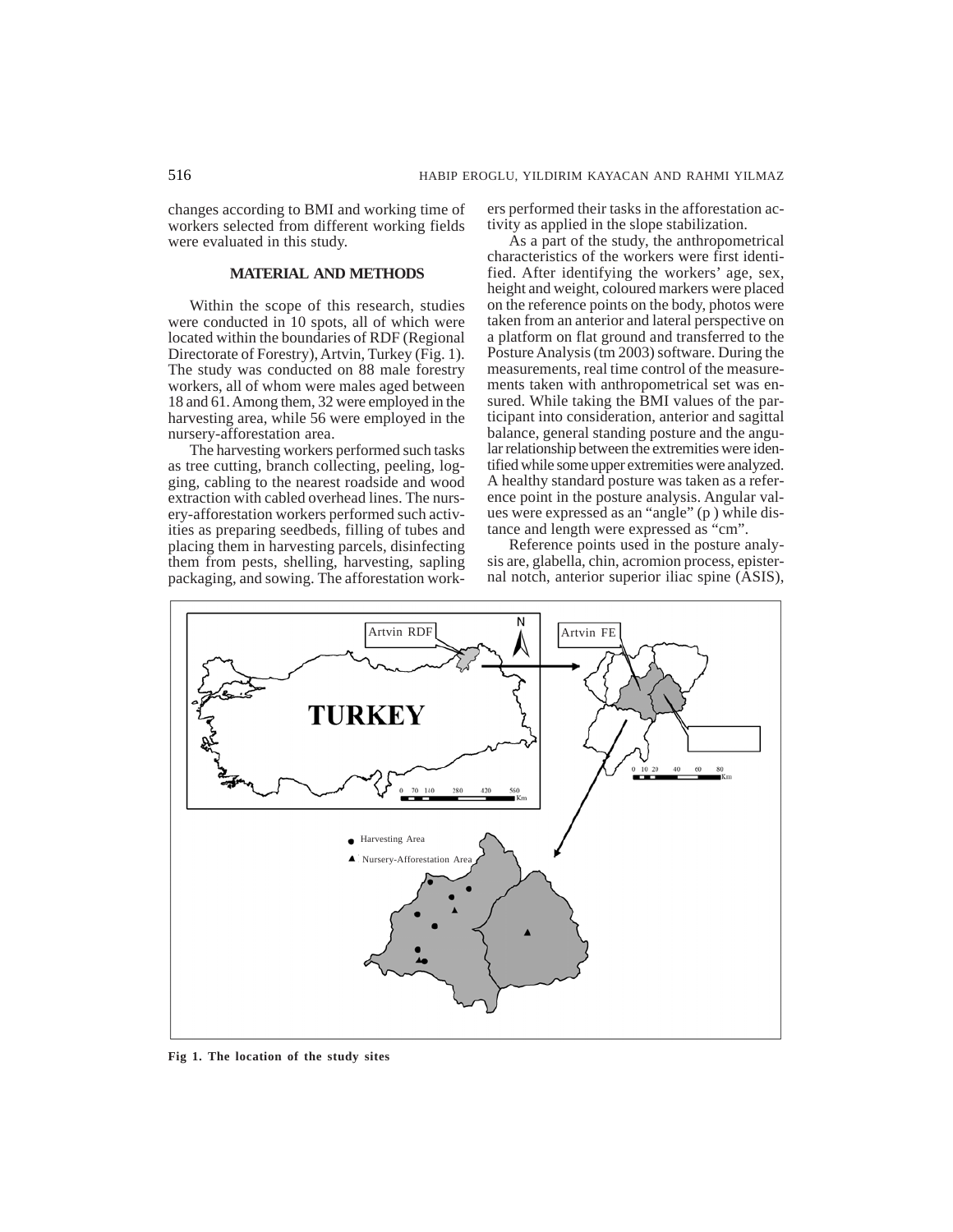patella, mortise (anterior), ear canal, posterior superior iliac spine (PSIS), greater trochanter, lateral femoral condyle and lateral malleolus (Alves et al. 2010; Eroglu et al. 2013; Kayacan et al. 2014).

Seventeen (17) parameters investigated in posture analysis were,

- 1. Angle of lateral head deviation (Anterior-Left),
- 2. Angle of lateral head deviation (Anterior-Right),
- 3. Angle of backward head posture (Sagittal),
- 4. Angle of forward head posture (Sagittal),
- 5. Distance of head posture from acromion process (Sagittal),
- 6. Angle between the left acromion processes (Anterior),
- 7. Angle between the right acromion processes (Anterior),
- 8. Horizontal distance from acromion process to plumb line (Sagittal-Left),
- 9. Horizontal distance from acromion process to plumb line (Sagittal-Right),
- 10. Horizontal distance from sternal notch to the plumb line (Anterior-Left),
- 11. Horizontal distance from sternal notch to the plumb line (Anterior-Right),
- 12. Height of the acromion process from sternal notch (Anterior-Left),
- 13. Height of the acromion process from sternal notch (Anterior-Right),
- 14. Middle of the acromion processes to the plumb line (Anterior-Left),
- 15. Middle of the acromion processes to the plumb line (Anterior-Right),
- 16. Angle of the clavicles (Anterior-Left) and,
- 17. Angle of the clavicles (Anterior-Right) $(°)$ . Body Mass Index (BMI) and working experi-

ence of workers were used to compare statistical postur properties of nursery-afforestation and harvesting workers. The values of BMI were calculated according to formula 1 (Kirk and Sullman 2001).

 $BMI = kg/m^2$  (formula 1)

BMI values of workers were classified according to Table 1 (Kirk and Sullman 2001). SPSS

**Table 1: Clasification of BMI values**

| Groups | <b>BMI</b> values       | Class                 |
|--------|-------------------------|-----------------------|
|        | < 25<br>25-29.9<br>30 < | Thin<br>Normal<br>Fat |

19.0 software was used for statistical analysis. Independent sample t-test was applied to determine the differences between nursery-afforestation and harvesting workers. A "One Way Anova" analysis of variance was used to identify the differences between groups according to BMI values and working experiences of nursery-afforestation and harvesting workers.  $P < 0.05$  value was considered to be statistically significant.

#### **RESULTS**

The mean age of nursery-afforestation and harvesting workers was 46±3.4 and 45±2.1 years, respectively. The mean duration of employment was 19.64 $\pm$ 3.8 years among the harvesting workers and 15.41±4.2 years among those involved in nursery-afforestation.

The mean values obtained from anthropometric measurements are presented in Table 2, which reveals that the angle of lateral head deviation (Ant-L) $(°)$ , distance of head posture from acromion process (Sag) (cm), angle between the right acromion process (Ant) (°), horizontal distance from acromion process to plumb line (Sag-R) (cm), height of the acromion process from sternal notch (Ant-R) (cm), and angle of the clavi $cles (Ant-L) (°) were lower, while other parame$ ters were higher in nursery-afforestation workers when compared to harvesting workers.

A statistical analysis of the postural parameters of the upper extremities revealed significant differences between nursery-afforestation workers and those engaged in harvesting in terms of the angle of lateral head deviation (Ant-L)  $(°)$ , angle of lateral head deviation  $(Ant-R)$  ( $\circ$ ), angle between the left acromion processes (Ant)  $\bar{(^{\circ}})$ , angle between the right acromion processes (Ant) (°), horizontal distance from acromion process to plumb line (Sag-L) (cm), horizontal distance from sternal notch to the plumb line (Ant-R) (cm), middle of the acromion processes to the plumb line (Ant-R) (cm) and angle of the clavicles (Ant-R) ( $\degree$ ) (P<0.05). The F values and Sig. values pertaining to these differences are presented in Table 3.

The mean BMI of nursery-afforestation and harvesting workers is  $26.96\pm2.1$  kg and  $25.94\pm1.9$ kg, respectively (Table 4).

The analysis of the variance in BMI values of the nursery-afforestation workers and harvesting workers revealed significant differences between Group 1 (BMI<20) and Group 2 (25<BMI <30) among the harvesting workers in terms of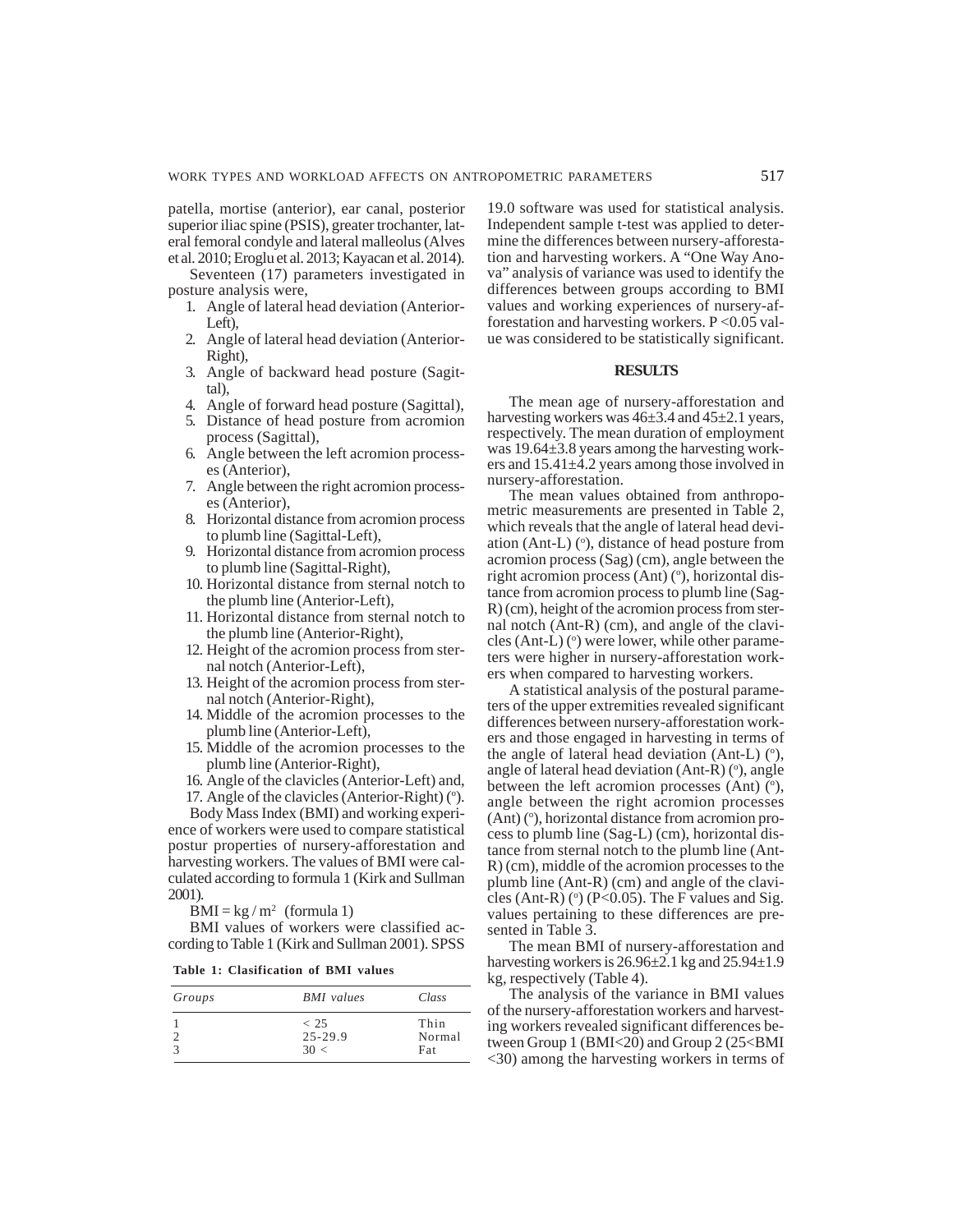| Table 2: Mean values of the postural parameters measured in the workers |  |
|-------------------------------------------------------------------------|--|
|-------------------------------------------------------------------------|--|

| Postural parameters                                                   | Average values            |                   |
|-----------------------------------------------------------------------|---------------------------|-------------------|
|                                                                       | Nursery-<br>afforestation | <b>Harvesting</b> |
| Angle of Lateral Head Deviation (Ant-L) $(°)$                         | 0.94                      | 1.75              |
| Angle of Lateral Head Deviation (Ant-R) $(°)$                         | 1.81                      | 0.91              |
| Angle of Backward Head Posture (Sag) (°)                              | 1.28                      | 0.62              |
| Angle of Forward Head Posture (Sag) (°)                               | 11.84                     | 12.57             |
| Distance of Head Posture from Acromion Process (Sag) (cm)             | 3.91                      | 4.04              |
| Angle between the Left Acromion Processes (Ant) (°)                   | 1.81                      | 1.36              |
| Angle between the Right Acromion Processes (Ant) $(°)$                | 0.81                      | 0.91              |
| Horizontal Distance from Acromion Process to Plumb Line (Sag-L) (cm)  | 0.49                      | 0.14              |
| Horizontal Distance from Acromion Process to Plumb Line (Sag-R) (cm)  | 3.42                      | 3.90              |
| Horizontal Distance from Sternal Notch to the Plumb Line (Ant-L) (cm) | 0.64                      | 0.38              |
| Horizontal Distance from Sternal Notch to the Plumb Line (Ant-R) (cm) | 0.77                      | 0.41              |
| Height of the Acromion Process from Sternal Notch (Ant-L) (cm)        | 2.14                      | 2.12              |
| Height of the Acromion Process from Sternal Notch (Ant-R) (cm)        | 1.58                      | 1.83              |
| Middle of the Acromion Processes to the Plumb Line (Ant-L) (cm)       | 0.49                      | 0.28              |
| Middle of the Acromion Processes to the Plumb Line (Ant-R) (cm)       | 1.00                      | 0.59              |
| Angle of the Clavicles (Ant-L) $(°)$                                  | 4.53                      | 9.82              |
| Angle of the Clavicles (Ant-R) $(°)$                                  | 7.44                      | 4.64              |

Ant-L: Anterior Left, Ant-R: Anterior Right, Sag-L: Sagittal Left, Sag-R: Sagittal Right

**Table 3: Values of independent sample t-test for the differences between harvesting and nurseryafforestation workers**

| Postural parameters                                                   | <i>t-test for equality of</i><br>means |          |
|-----------------------------------------------------------------------|----------------------------------------|----------|
|                                                                       | $\boldsymbol{F}$                       | Sig.     |
| Angle of Lateral Head Deviation (Ant-L) $(°)$                         | 6.450                                  | $0.040*$ |
| Angle of Lateral Head Deviation (Ant-R) $(°)$                         | 10.204                                 | $0.046*$ |
| Angle of Backward Head Posture (Sag) (°)                              | 5.375                                  | 0.251    |
| Angle of Forward Head Posture (Sag) (°)                               | 0.679                                  | 0.692    |
| Distance of Head Posture from Acromion Process (Sag) (cm)             | 0.103                                  | 0.802    |
| Angle between the Left Acromion Processes (Ant) $(°)$                 | 0.487                                  | $0.031*$ |
| Angle between the Right Acromion Processes (Ant) (°)                  | 0.042                                  | $0.045*$ |
| Horizontal Distance from Acromion Process to Plumb Line (Sag-L) (cm)  | 17.542                                 | $0.048*$ |
| Horizontal Distance from Acromion Process to Plumb Line (Sag-R) (cm)  | 0.483                                  | 0.395    |
| Horizontal Distance from Sternal Notch to the Plumb Line (Ant-L) (cm) | 2.326                                  | 0.307    |
| Horizontal Distance from Sternal Notch to the Plumb Line (Ant-R) (cm) | 3.277                                  | $0.041*$ |
| Height of the Acromion Process from Sternal Notch (Ant-L) (cm)        | 0.061                                  | 0.946    |
| Height of the Acromion Process from Sternal Notch (Ant-R) (cm)        | 0.118                                  | 0.463    |
| Middle of the Acromion Processes to the Plumb Line (Ant-L) (cm)       | 2.535                                  | 0.384    |
| Middle of the Acromion Processes to the Plumb Line (Ant-R) (cm)       | 11.409                                 | $0.044*$ |
| Angle of the Clavicles (Ant-L) $(°)$                                  | 0.010                                  | 0.836    |
| Angle of the Clavicles (Ant-R) $(°)$                                  | 0.924                                  | $0.029*$ |

Ant-L: Anterior Left, Ant-R: Anterior Right, Sag-L: Sagittal Left, Sag-R: Sagittal Right

the angle between the left acromion process  $(Ant) (°)$ , angle between the right acromion pro-

**Table 4: Body mass index values of workers**

| Work types            | Body mass index values (kg) |
|-----------------------|-----------------------------|
| Nursery-Afforestation | $26.96 + 2.1$               |
| Harvesting            | $25.94 + 1.9$               |

cess (Ant)  $(°)$  and horizontal distance from sternal notch to the plumb line  $(Ant-R)(cm)$  (p<0.05).

There are also significant differences between Group 3 (BMI $>30$ ) and Group 2 (25 < BMI <30) among harvesting workers in terms of the angle of forward head posture  $(Sag)$  ( $\circ$ ), horizontal distance from acromion process to plumb line (Sag-R) (cm), height of the acromion process from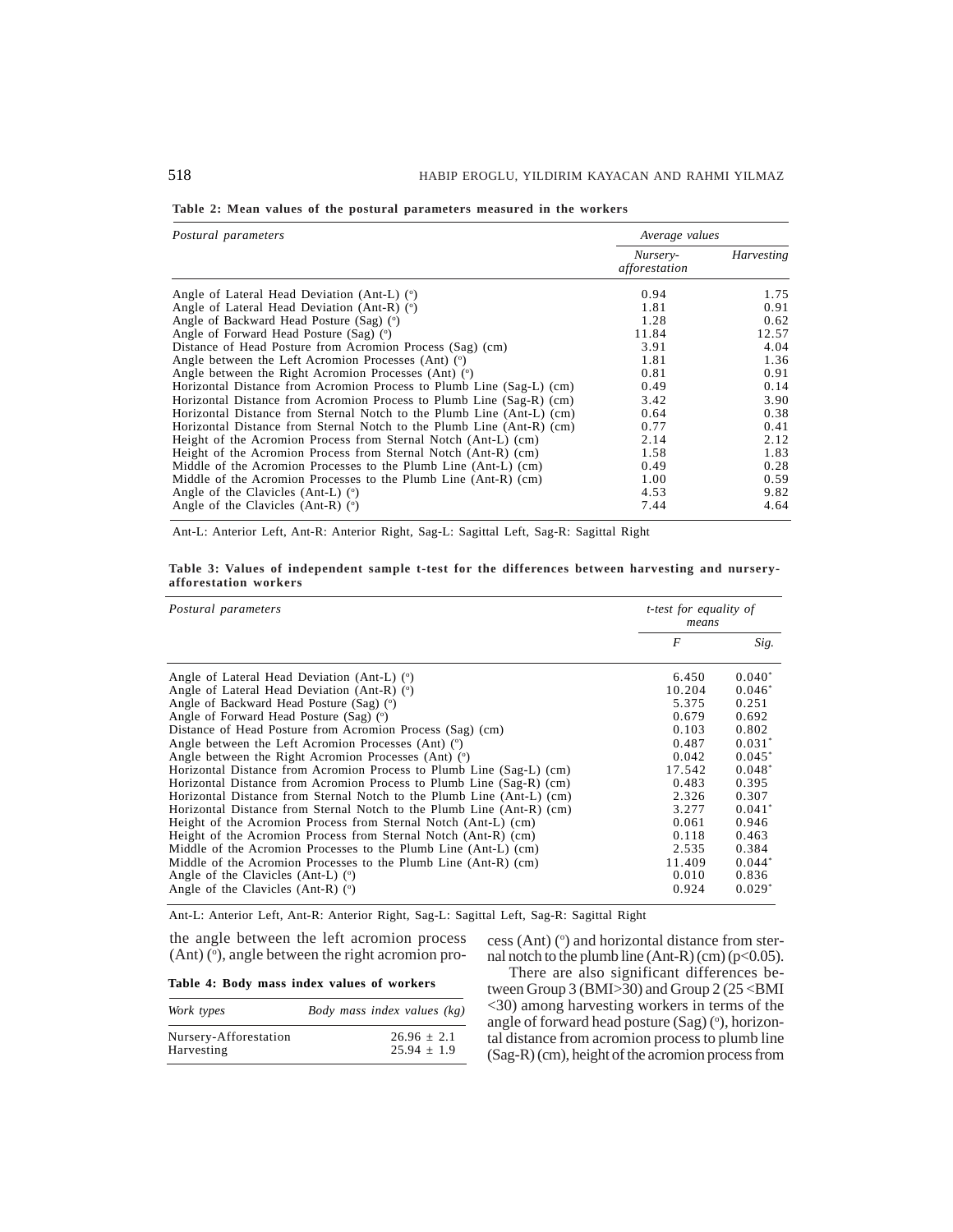sternal notch (Ant-L) (cm), and angle of the clavicles (Ant-L) ( $\degree$ ) (p<0.05).

Similarly, there are significant differences between Group 3 (BMI>30) and Group 2 (25 <BMI <30) among nursery-afforestation workers in terms of the horizontal distance from acromion process to plumb line (Sag-L) (cm) and horizontal distance from acromion process to plumb line  $(Sag-R)(cm)$  (p<0.05).

An analysis of the variance revealed no significant relationship between the working time and the postural parameters of either nurseryafforestation workers or harvesting workers  $(p>0.05)$ .

# **DISCUSSION**

Significant differences  $(p<0.05)$  were observed between nursery-afforestation workers and harvesting workers in eight postural parameters of the upper extremities, suggesting the existence of an inverse relationship between increased workload and optimal posture. The reason for this difference is that timber harvesting is a harder task in terms of workload than nursery-afforestation, and this increase in workload results in degeneration of the bones and muscles and an impaired posture due to the associated pain. Frequent and repetitive activities in the job and awkward postures are shown as major contributors of musculoskeletal problems in most of the occupational health studies (Ulu et al. 2009; Trask et al. 2010; Lin 2012; Saha et al. 2015).

Gangopadhyay et al. (2010) found that coremaking workers were affected by musculoskeletal disorders like pain at low back (100%), hand (40%), shoulder (30%), wrist (20%) and neck (20%). It has been also found that there is a significant (p<0.05) correlation between discomfort level and risk level of the individual working postures of the workers. It was concluded from the study that health of the core-making workers was highly affected by different awkward postures and that they suffer from posture-related musculoskeletal disorders primarily affecting the low back region. Similarly, Hagen et al. (1998) signified that musculoskeletal disorders could generally be attributed to physical factors that are specific to the work being done. The forestry profession has been physiologically defined as a heavy duty profession, and although there has been an increase of machinery usage in the sector substantially over the last 20 years, it is reported the machinery operators are subject to continuous exposure to vibration and the frequent use of their hand, arm, head, neck and shoulder muscles.

May et al. (2012) found that harvesting with the traditional short-handle rake is likely to be associated with increased frequency of pain in general, and mid-low back pain, in particular. Hanklang et al. (2014), on the findings of musculoskeletal disorders among Thai women in construction-related work revealed that 57.7 percent of workers reported musculoskeletal disorder symptoms with low back and shoulders as the most common body parts affected (46.0%). Multiple logistic regression analysis indicated 2 variables that are significantly associated with musculoskeletal disorders: prolonged working hours (adjusted odds ratio  $= 7.63$ ; 95% confidence interval  $= 2.06 - 28.31$ ) and awkward posture (adjusted odds ratio = 43.79; 95% confidence inter $val = 17.09 - 112.20$ . The high prevalence of musculoskeletal disorders among women rebar workers suggests that an appropriate ergonomic workstation design and ergonomic training for women rebar workers are necessary.

Färkkilä et al. (1998) specified attribute numbness, muscle weakness and arm pains to injuries of the peripheral nervous system, reporting intense symptoms in workers who are exposed to high levels of vibration. Of these symptoms, numbness was the most striking and very common in forestry workers in Finland. This is attributable to the activity of the central nervous system, which is due to prolonged exposure to vibration of the arms and hands. Symptoms can also include headache, dizziness, weakness and tremors, while electromyographic findings suggest that other disorders of the central nervous systems are also common in workers who are exposed to vibration. Harvesting workers carry out numerous activities, such as clear cutting, pollarding, unbarking, logging, gravity skidding and timber harvesting using a skyline cable yarding system. These activities are likely to cause postural degeneration due to excessive loading on the muscles and joints in machinery operators.

Gamperiene and Stigum (1999) reported that, sixty-one percent of spinning factory workers suffered from leg pains, fifty-five percent from arm and neck pains, twenty-eight percent from back pain and twenty-five percent suffered from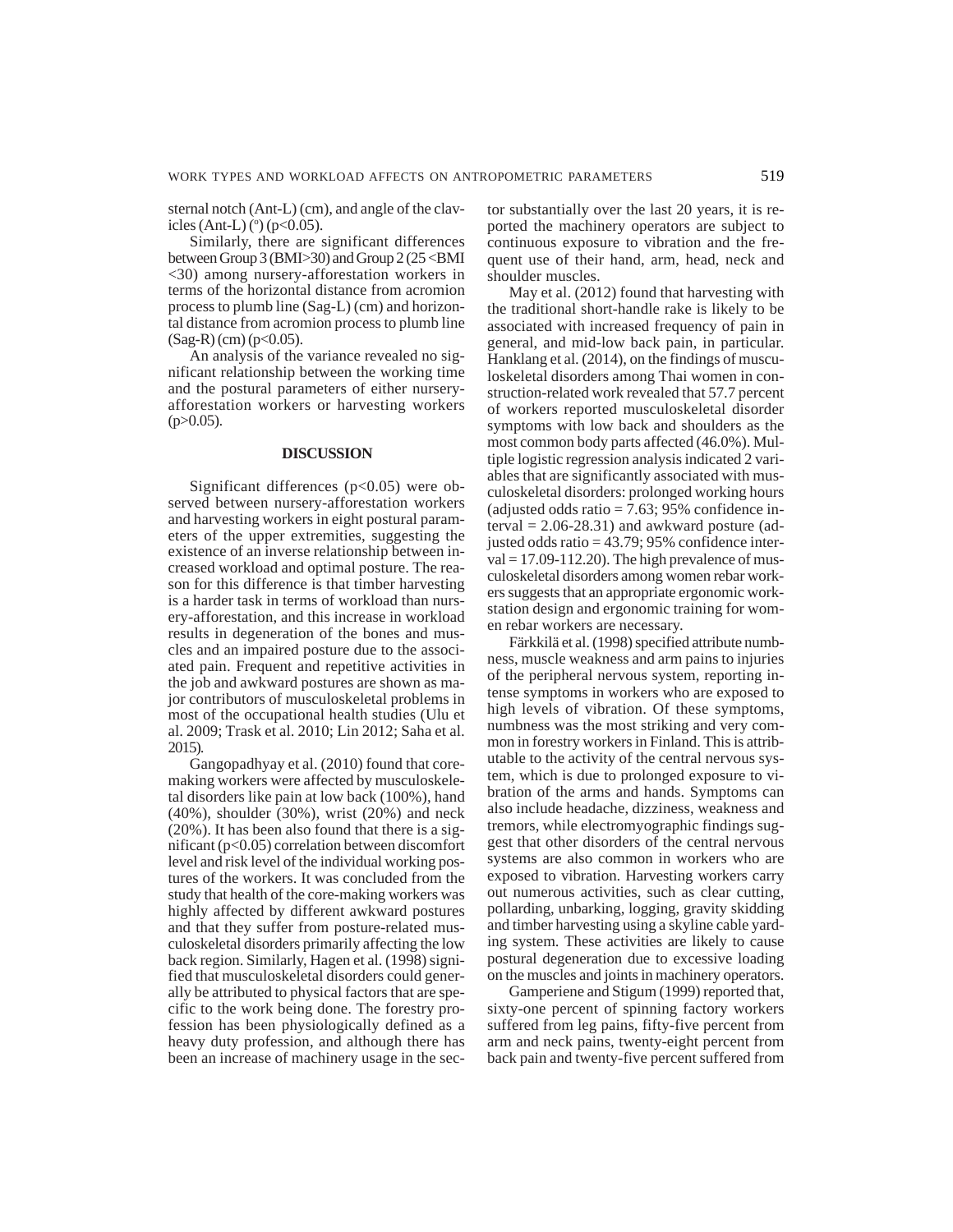musculoskeletal problems every day. A link has been found between working in a stretched position and certain complaints of the shoulder and upper extremities, but musculoskeletal problems are quite common among people working in different sectors of production. Pains occurring in certain parts of the body may lead to postural impairment, and indicates the presence of a strong relationship between pain and body composition (Guimond and Massrieh 2012).

The findings, related to the positioning of the head, among harvesting workers indicate significant deviations to the right, left and anterior when compared to nursery-afforestation workers and optimal values ( $p<0.05$ ). Previous literature studies suggest that the body position while working is influential on the extremities, and this effect may also cause an interaction between the limbs. For instance, a study conducted of 198 factory workers in Denmark found a positive relationship between prolonged forward bending of the trunk by more than 30 degrees and back pain (Villumsen et al. 2014), while another study found a positive correlation between the angle of the trunk and the neck position and neck pain in workers (Nejati et al. 2014). Likewise, abnormal head positions were associated with the pain levels of people with non-traumatic neck pain (Silva et al. 2009). In the present study, the high value anthropometric measurements recorded among harvesting workers lead to postural impairment due to the application of stresses on the bones, joints and muscles and which also confirm the findings of Nejati et al. (2014), Villumsen et al. (2014) and Silva et al. (2009).

The significant differences observed in the middle of the acromion processes to the plumb line (Ant-L) (cm) and middle of the acromion processes to the plumb line (Ant-R) (cm), according to BMI values in nursery-afforestation workers, are considered to be associated with the repetitive body movement of bending down and straightening up. The position of the body during work can lead to pain, and therefore to impaired body posture (Yamamoto et al. 2004).

Gallagher et al. (2001), found that the applied stresses to the lumbar area was twenty-five percent higher for construction and mining workers, who need to kneel while working. The significant differences observed in the middle of the acromion processes to the plumb line (Ant-L) (cm) and middle of the acromion processes to the plumb line (Ant-R) (cm) measurements are seen as an indication of postural impairment, being a reflection of the stresses applied to the lumbar area, such that an increased BMI causes an increase in lumbar lordosis and sacral curvature (Tüzün et al. 1999). Furthermore, the intensity of activities involving kneeling and straightening up in nursery-afforestation workers in the present study are thought to contribute to impairment in these parameters.

Yakut and Algun (1986) reported that stresses applied to the lumbar area were higher while squatting, and that intra-abdominal pressure must be stable during squatting while holding one's breath. They suggested that the anterior movement of the lumbar vertebrae while squatting reduces the lever arm of intra-abdominal pressure, and the discordance between the type of motion and respiration (expiration while squatting and inspiration while straightening up) might cause significant problems that may not necessarily be noticed at the time of movement, but at some time in the future. They reported that excessive loading during such activities would cause micro traumas, injury to ligaments, and as a result, irritation of the lumbar nerve roots and muscular spasm, leading finally to irreversible degenerative changes in the lumbar discs. The findings of the present study suggest that physical activities, involving bending down and straightening up, are important factors in postural impairment in nursery-afforestation workers.

## **CONCLUSION**

Forestry activities, known as heavy labor, can lead to intense deformation in the upper extremities through negative effects on anthropometric parameters and the development of an abnormal posture through the application of intense stresses on the muscles and other tissues with increasing workload. This effect was found to be more remarkable for harvesting workers than in nursery-afforestation workers.

The high prevalence of musculoskeletal disorders and awkward postures among harvesting workers suggests that an appropriate ergonomic workstation design and ergonomic training for harvesting workers is necessary.

In addition, it is required that ergonomic principles are applied at the workplace and working equipment conditions are understood step-bystep, especially made suitable for illness of muscle-skeletal system and the problem is solved.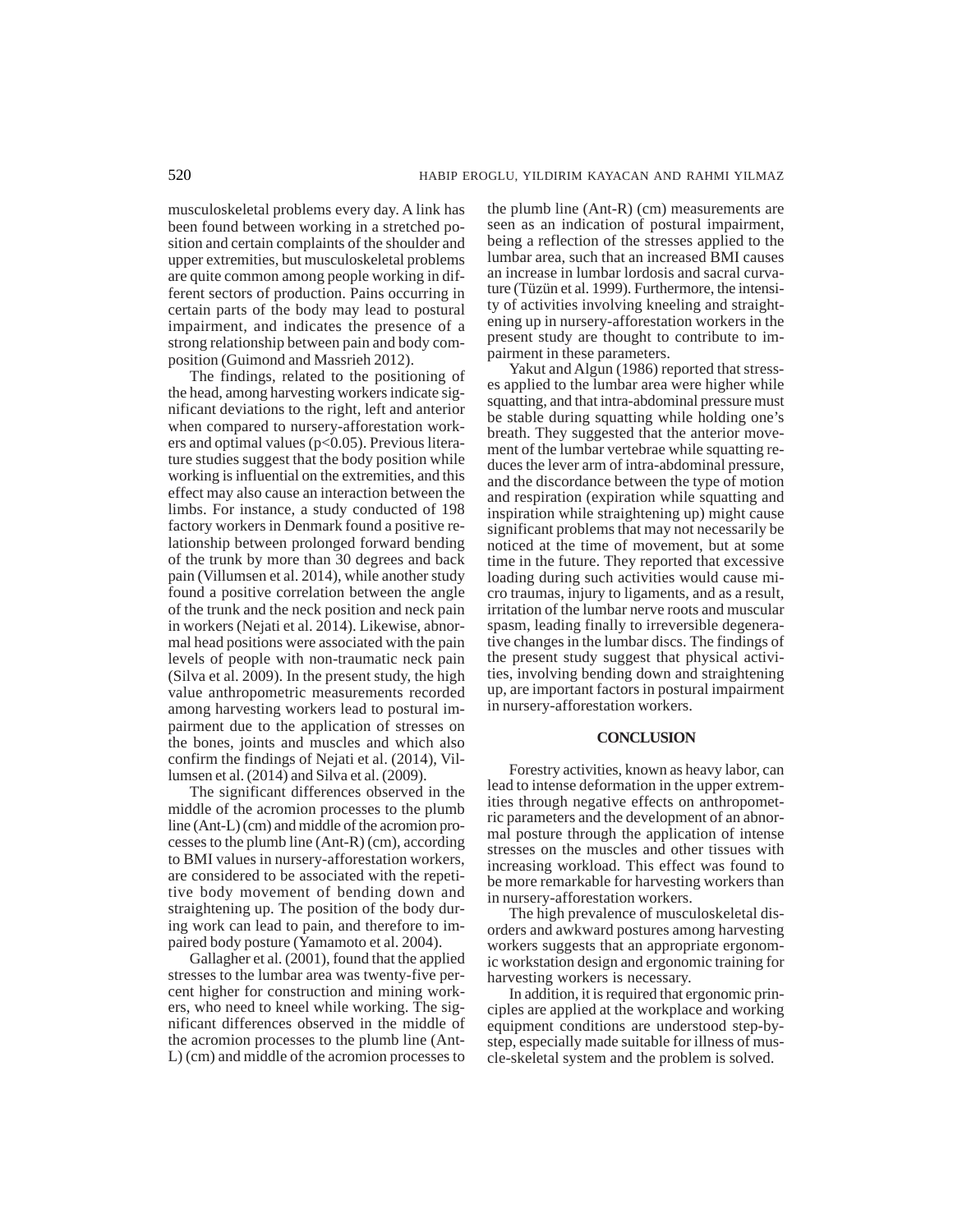Proper physical therapy programs should be conceptualized to help the workers with muscleskeletal pain return to their normal physical activities, improve their quality of life, as well as reduce the absence from work.

# **ACKNOWLEDGMENTS**

This study is funded by the Scientific Research Council of Artvin Çoruh University with the Project number 2011.F10.02.06.

### **REFERENCES**

- Alexander J, Hobbs SJ, May K, Northrop, A, Brigden C, Selfe J 2015. Postural characteristics of female dressage riders using 3D motion analysis and the effects of an athletic taping technique: A randomised control trial. *Physical Therapy in Sport,* 16(2): 154- 161.
- Alves E, Duarte M, Maldonado E, Burke T, Marques A 2010. Postural Assessment Software (PAS/SAPO): Validation and reliabiliy. *Clinics (Sao Paulo),* 65(7): 675–681.
- Arial M, Benoît D, Wild P 2014. Exploring implicit preventive strategies in prehospital emergency workers: A novel approach for preventing back problems. *Applied Ergonomics,* 45(4): 1003-1009.
- Bao S, Howard N, Spielholz P, Silverstein B 2007. Two posture analysis approaches and their application in a modified rapid upper limb assessment evaluation. *Ergonomics*, 50(12): 2118-2136.
- Bovenzi M, Rui F,Versini W, Tommasini M, Nataletti P 2004. Hand-arm vibration syndrome and upper limb disorders associated with forestry work. *La Medicina del Lavoro*, 95(4): 282-296.
- Cavanaugh JM, Chen C, Kallakuri S 2015. Thoracolumbar pain: Neural mechanisms and biomechanics. *Accidental Injury,* 11: 581-609.
- Coggon D, Ntani G, Palmer KT, Felli VE, Harari R, Barrero LH 2013. Disabling musculoskeletal pain in working populations: Is it the job, the person, or the culture? *Pain,* 154: 856-863.
- Eroglu H, Acar HH, Eker M 2008. An Evaluation of Work Condition of Nursery Workers in the Ardanuç Forest Nursery. *Paper presented in 14th National Ergonomics Congress*, in Karadeniz Technical University, Trabzon, Turkey, October 30 to November 1, 2008.
- Eroglu H, Kayacan Y, Yilmaz R 2013. A Kinesiological and Postural Analysis for Various Upper Body Extremities of Nursery and Afforestation Workers. *Paper presented in International Caucasian Forestry Symposium,* in Artvin Çoruh University, Artvin, Turkey, October 22 to 24, 2013.
- Färkkilä M, Pyykkö I, Jäntti V, Aatola S, Starck J, Korhonen O 1988. Forestry workers exposed to vibration: a neurological study. *British Journal of Industrial Medicine,* 45: 188-192.
- Gallagher S, Hamrick CA, Cornelius KM, Redfern MS 2001. The effects of restricted workspace on lumbar spine loading. *Occupational Ergonomics*, 2(4): 201-213.
- Gamperiene M, Stigum H 1999. Work related risk factors for musculoskeletal complaints in the spinning industry in Lithuania. *Occupational Environmental Medicine,* 56: 411-416.
- Gangopadhyay S, Ghosh T, Das T, Ghoshal G, Das B 2010. Effect of working posture on occurrence of musculoskeletal disorders among the sand core making workers of West Bengal. *Cent Eur J Public Health*, 18(1): 38–42.
- Guimond S, Massrieh W 2012. Intricate correlation between body posture, personality trait and incidence of body pain: A cross-referential study report. *PLoS ONE,* 7(5): 10.1371.
- Hagen KB, Magnus P, Vetlesen K 1998. Neck/shoulder and low-back disorders in the forestry industry: Relationship to work tasks and perceived psychosocial job stress. *Ergonomics,* 41(10): 1510-1518.
- Hanklang S, Kaewboonchoo O, Silpasuwan P, Mungarndee SS 2014. Musculoskeletal disorders among Thai women in construction-related work. *Asia Pac J Public Health*, 26(2): 196-202.
- Harrison DE, Tadeusz J, Cailliet R, Harrison D, Normand MC, Perron DL, Ferrantelli JR 2007. Validation of a computer analysis to determine 3-D rotations and translations of the rib cage in upright posture from three 2-D digital images. *Eur Spine J,* 16: 213-218.
- Holden RJ, Schubert CC, Mickelson RS 2015. The patient work system: An analysis of self-care performance barriers among elderly heart failure patients and their informal caregivers. *Applied Ergonomics,* 47: 133-150.
- Karakus S, Kilinc F 2006. Posture and sporty performance. *Journal of Kastamonu Educational,* 14(1): 309-322.
- Kayacan Y, Ciftcioglu E, Soslu R 2014. The effect of basketball sport on some postural parameters*. International Journal of Academic Research Part A*, 6(3): 23-27.
- Kee D, Karwowski W 2007. A comparison of three observational techniques for assessing postural loads in industry. *International Journal of Occupational Safety and Ergonomics*, 13(1): 3-14.
- Kirk PM, Sulman MJM 2001. Heart rate strain in cable hauler choker setters in New Zealand logging operations. *Applied Ergonomics*, 32: 389-398.
- Lien, CC 2005. A scalable model-based hand posture analysis system. *Machine Vision and Applications,* 16:157-169.
- Lin YH, Chen CY, Cho MH 2012. Influence of shoe/ floor conditions on lower leg circumference and subjective discomfort during prolonged standing. *Applied Ergonomics*, 43(5): 965-970.
- Maslen B, Straker LM 2009. A comparison of posture and muscle activity means and variation amongst young children, older children and young adults whilst working with computers. *Work-A Journal of Prevention Assessment and Rehabilitation,* 32(3): 311- 320.
- May E, Scribani M, Wyckoff S, Bauer R, May J, Wyckoff L, Jenkins P 2012. An ergonomic assessment of the long handle blueberry harvesting rake. *American Journal of Industrial Medicine,* 55(11): 1051- 1059.
- Mialich MS, Sicchieri JMF, Junior AAJ 2014. Analysis of body composition: A critical review of the use of